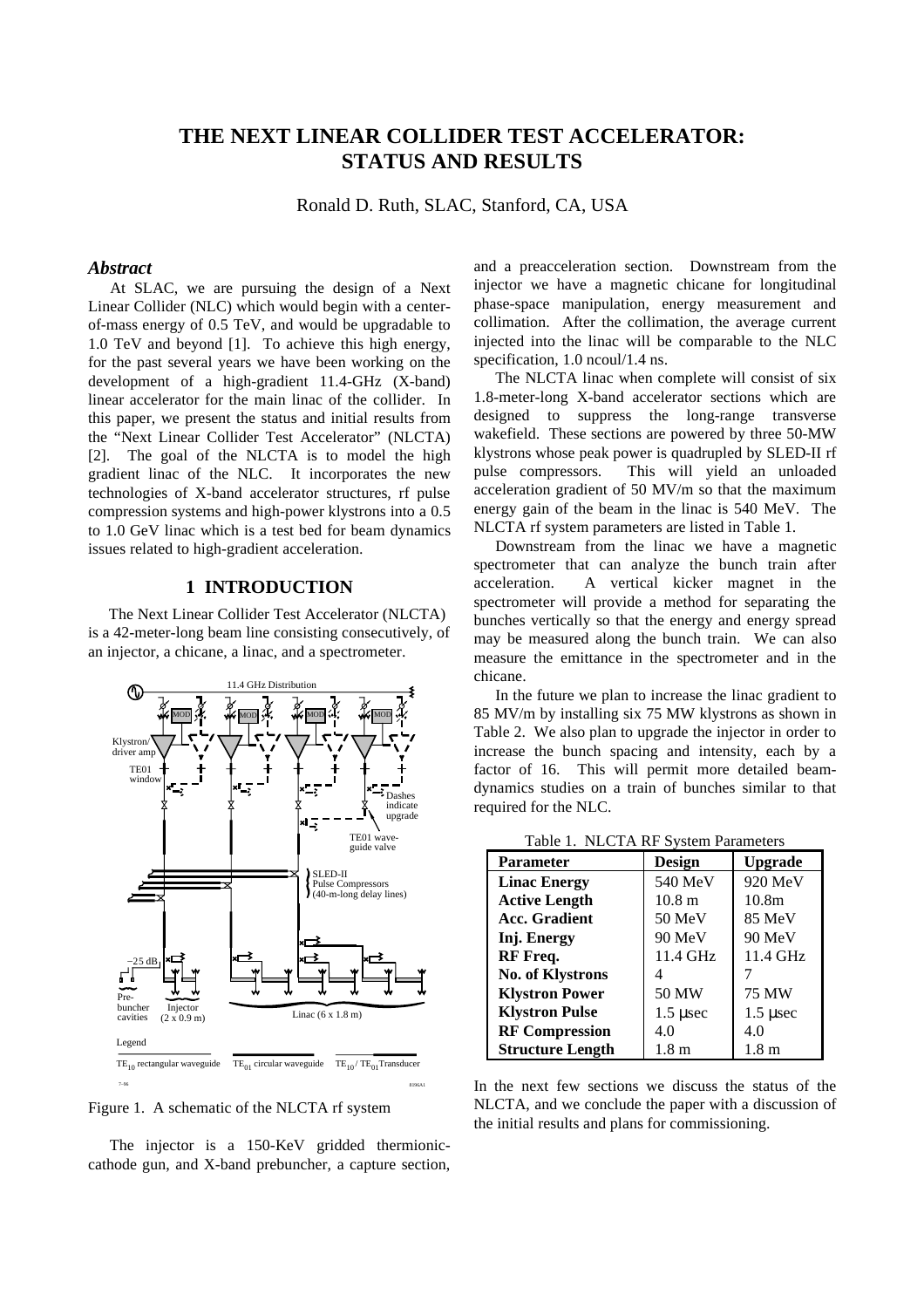# **2 CONVENTIONAL SYSTEMS**

All the conventional systems for the NLCTA are essentially complete. All of the non-rf components in the beam line are installed; this includes magnets, beam position monitors, vacuum system and all shielding and cabling. All of the power supplies are installed and tested and are operated routinely with the NLCTA control system which is an extension of the SLC control system. The thermionic electron gun and all injector solenoids are installed and tested. Presently, the beam line is under vacuum with the linac accelerator structures replaced by vacuum spool pieces.

## **3 THE RF SYSTEM**

A schematic layout of the NLCTA rf system is shown in Fig. 1. The beam is initially bunched with two prebuncher cavities at the fundamental frequency of 11.424 GHz. It is then accelerated in two 0.9 m-long rf structures with an unloaded energy gain of 90 MeV. The first of these two injector structures has several low-beta cells to capture the beam optimally. The injector accelerators and prebunchers are powered by a single 50 MW klystron compressed by a factor of 4 by a SLED-II pulse compression system. After the chicane, the linac consists of six 1.8 m-long structures. Each of the first two pairs is powered initially by a single 50 MW klystron. The final pair of structures and final klystron will be installed in 1997 and will use the SLED-II compression system in common with the middle pair of the linac as shown in Fig. 1.

Notice that an upgrade is shown to the rf system denoted by the dashed lines in Fig. 1. The parameters for this upgrade are given in Table 1. As klystrons become available, we plan to upgrade the energy of the NLCTA by adding an additional klystron to each modulator. Each of the four modulators are designed to accept and power two 75 MW klystrons. This will yield an unloaded accelerating gradient of 85 MV/m after the upgrade. The plan for the NLC includes a similar upgrade from 0.5 TeV to 1.0 TeV in which the accelerating gradient is increased by the same amount. We hope to test this upgrade path in the NLCTA. In the next several sections we show the status and results for the rf system to date in more detail.

#### **4 KLYSTRON STATUS AND RESULTS**

The NLCTA (and NLC) specifications call for a 50 MW Klystron operating with a 1.5 µsec pulse length (1.2) µsec for the NLC). Thus far the klystron development effort at SLAC has produced four klystrons that meet or exceed the NLCTA specification [3]. In Fig. 2 you see the output power of the fourth in the series, XL-4. It is a very robust klystron with a very stable output power. As you can see from Fig. 2, XL-4 can produce a 75 MW pulse 1.2 µsec long. Both XL-2 and XL-3 also produce



Figure 2. High-Power test of XL-4.

more than the required 50 MW and all of the three klystrons have the required bandwidth to work with the SLED-II compression system. The XL-4 klystron has been installed on the NLCTA injector modulator and will be used to power the initial commissioning of the injector of the NLCTA.



Figure 3. A schematic of the SLED-II rf compression.

Several more klystrons of the XL-4 type will be produced for the NLCTA. However, the development effort for NLC klystrons has been turned towards the development of a periodic permanent magnet (PPM) focused klystron[4]. This eliminates the focusing solenoid from the klystron which reduces both the capital and operating cost significantly. The initial tests of the first PPM klystron have just been completed yielding up to 60 MW with about 60% efficiency. This klystron power exceeds the 50 MW required for the 0.5 TeV NLC.

#### **5 RF PULSE COMPRESSION**

A schematic diagram of the SLED-II compression system is shown in Fig. 3. The klystron power flows through a 3-dB hybrid where it is split to resonantly charge two delay lines. After several round trip times the klystron phase is flipped by 180 degrees, after which the power from the klystron adds to the power emitted from the delay lines to create a large compressed pulse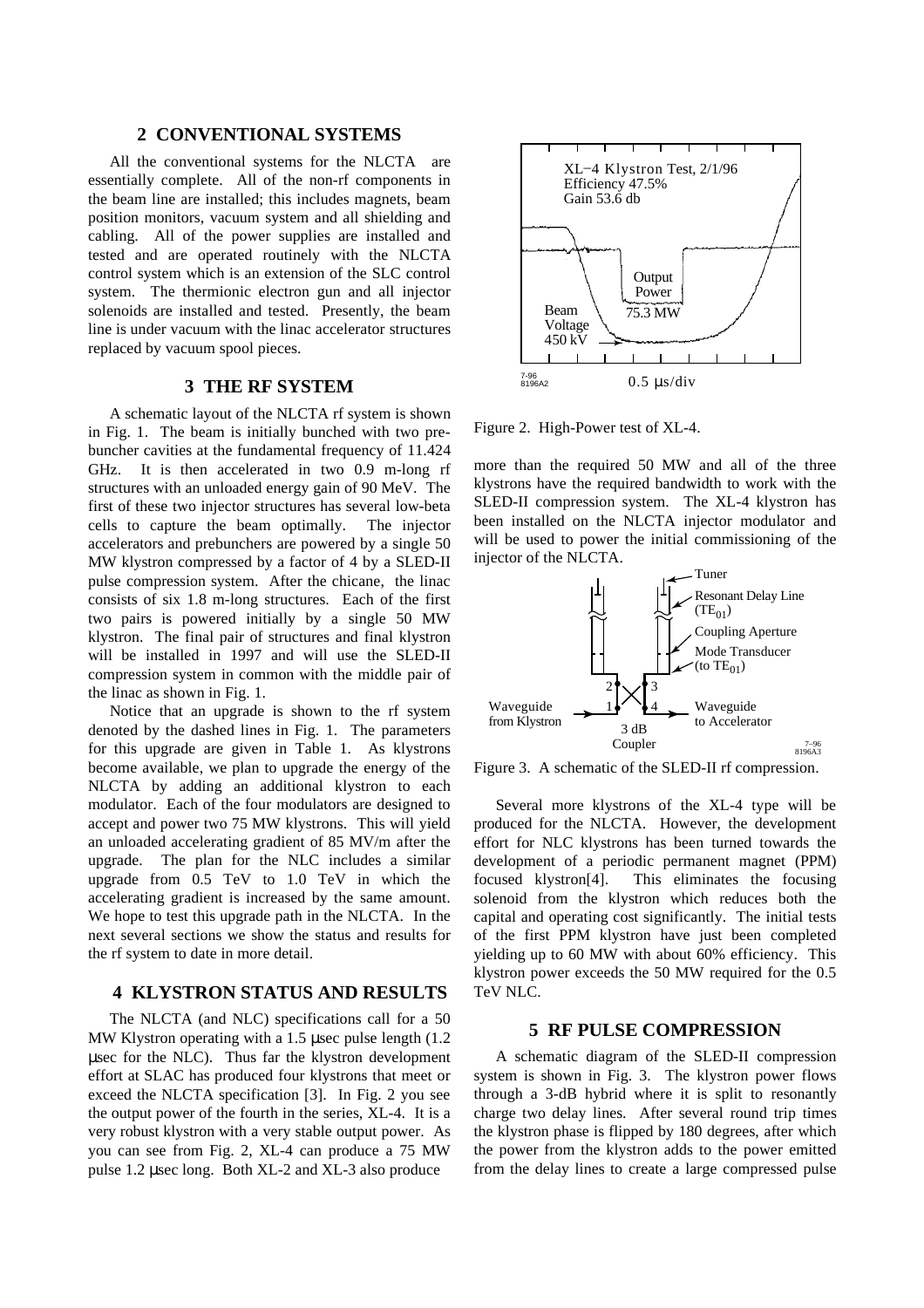of RF power. In Fig. 4 you see high-power tests of the SLED-II prototype for the NLCTA powered by the XL-2 klystron. The prototype exceeded the required output power of 200 MW but with a shorter pulse of 150 nsec [5].



Figure 4. High-power test of the SLED-II prototype.

Three SLED-II systems have been completed for the NLCTA, and the injector compression system has been installed. Initial low-power tests of the injector SLED-II system have shown excellent performance with an overall efficiency that exceeded our expectations (see Fig. 5)[6]. High-power tests of the injector SLED-II system will take place in the summer of 1996 immediately prior to injector commissioning.



Figure 5. Low-power test of Injector SLED-II system.

#### **6 RF STRUCTURE STATUS**

The NLC requires accelerator structures that operate reliably with an unloaded gradient of 50 MV/m for the 0.5 TeV collider and 85 MV/m for the 1.0 TeV upgrade. The NLCTA will serve as a model of this upgrade path in that we will begin at the lower acceleration gradient and eventually increase the gradient to the required 85 MV/m (see Table 1).

In addition to the gradient requirement, the NLC structures must be designed to substantially reduce the long-range transverse wakefields that can cause beam breakup. To achieve this reduction we have pursued two basic types of accelerator structures, the detuned structure and the damped-detuned structure. As you can see in Fig. 1, there are a total of eight structures in the NLCTA. The first two are one-half-length detuned structures. The second pair are full-length detuned structures. The third pair are damped-detuned structures; and finally, the last pair will initially be KEK detuned structures and later will be damped-detuned structures.

## *6.1 Detuned Structures*

In a constant gradient traveling wave structure the irises are tapered to vary the group velocity in order to keep the gradient constant in spite of the loses in the structure. This tapering produces a variation of the frequency of the first dipole mode along the structure length that can be as much as 10%. The detuned structure takes advantage of this by changing the profile of the iris taper in order to create a smooth Gaussian-like distribution of higher-order modes. This leads to a Gaussian like initial decay of the wake field behind the bunch[7]. We have tested this concept in the Accelerator Structure Test Set-up (ASSET) facility in the SLC. The results are shown in Fig. 6[8]. In the upper graph you see the measured data plotted with an idealized model. In the lower graph you see the data plotted with the same model but with frequency errors included. In general, there is excellent agreement with expectations although some of the detailed features of the wakefield differ from the model.

This technique has been used to manufacture four structures in the NLCTA. The first three are complete and the remaining structure will be brazed this summer.



Figure 6. Wakefield measurements and theory of the detuned structure (a) ideal case and (b) with  $1.5\times10^{-4}$ frequency errors.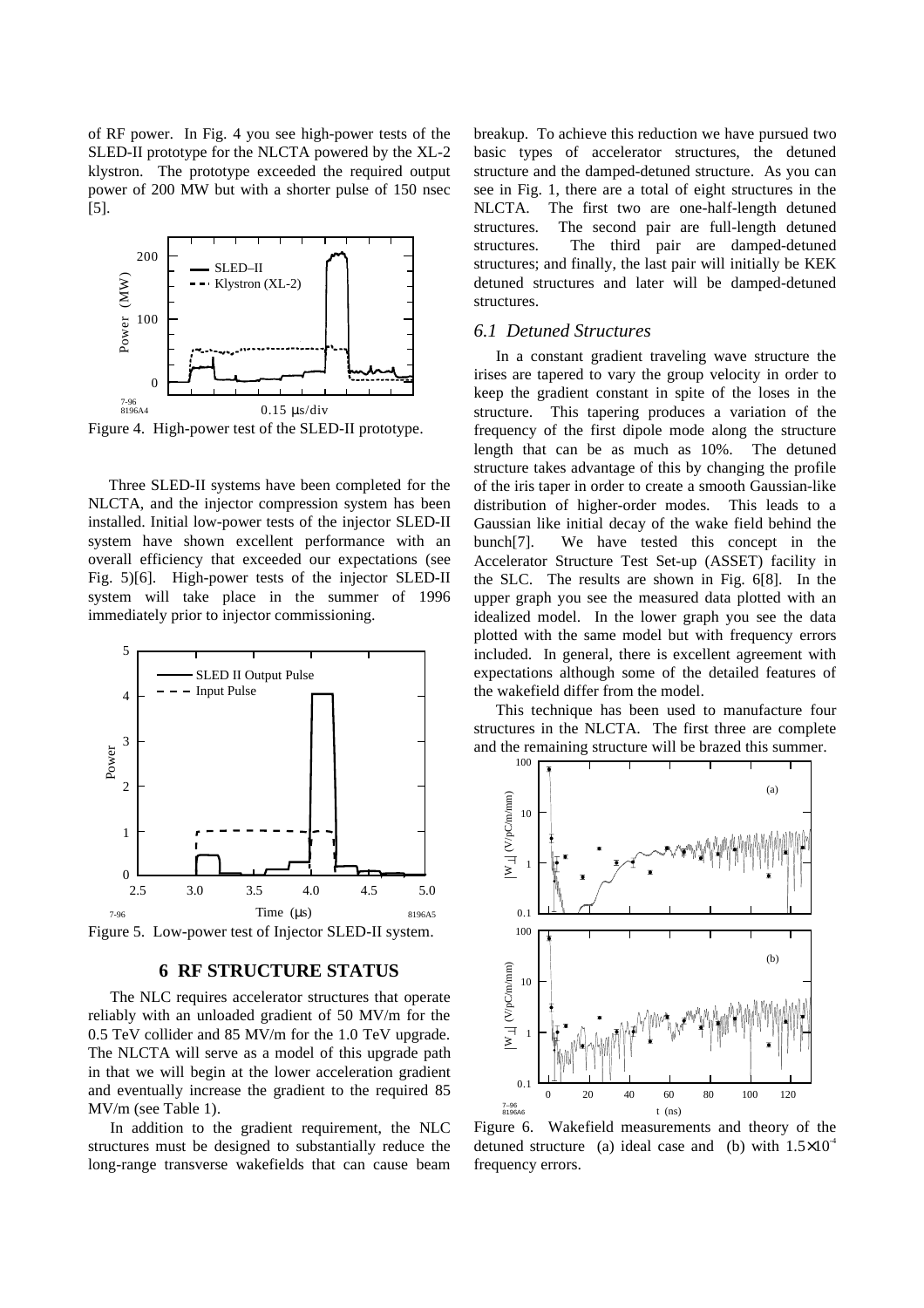## *6.2 High-Power Tests of Structures*

During the past several years we have performed many high-power tests of different types of structures[9]. These tests indicate that surface fields up to 500 MV/m can be obtained in copper structures at 11.4 GHz. In power-limited tests, average acceleration gradients in short structures have reached 120 MV/m[10].

 In Fig. 7 we plot the dark current observed versus accelerating field in the first 1.8 m damped structure. The highest field reached was 67 MV/m which was limited by available power at that time. Although the dark current grows rapidly, at 50 MV/m it is well within acceptable levels, and there is evidence that the level can be reduced by more than an order of magnitude when care is taken to keep the structure surfaces clean during manufacture<sup>[11]</sup>. Accelerating gradients of up to 85 MV/m in full-length structures should be straightforward to obtain with proper conditioning.



Figure 7. High-power tests of the 1.8 m detuned structure.

#### *6.2 Damped-Detuned Structures*

In order to further reduce the wakefield and the tolerances, it is necessary to provide some moderate damping for the higher-order dipole modes. To accomplish this we have developed a damped-detuned structure that uses four symmetrically placed manifolds to provide the damping [12]. A schematic of the cell for the structure is shown in Fig. 8. The structure cells are coupled to four waveguides that are formed when the cells are diffusion bonded together. The dipole mode is coupled out to the waveguide where is propagates to the end of the structure to a load. This techniques should damp the first dipole modes with Qs of about 1000. The signals from the manifold can be used as a beam position to align the structure to the beam.



Figure 8. A cell of the Damped-Detuned structure.

We are presently constructing two damped-detuned structures in collaboration with KEK. The cells have been diamond-point machined at KEK and are diffusion bonded to create the full structure at SLAC. We have just completed the first damped-detuned structure, and we plan to test it in the ASSET facility in August 1996.

One critical aspect of the construction process is the internal alignment of the structure. For the dampeddetuned structure this is accomplished by bonding short stacks of cells together that have been aligned in a precise V-block. In Fig. 9 you see a plot of the alignment of a short stack of 38 cells. The tolerance for this scale of alignment is also shown. It is evident that for this short section we have achieved an rms. alignment of a few microns, far better than required. In some cases the short sections develop a bend after bonding, but we have found that it is quite straightforward to straighten after bonding. We will be testing the alignment of the full structure just prior to testing in ASSET in August 1996.



Figure 9. Alignment after diffusion bonding of a short stack of cells in the Damped-Detuned structure.